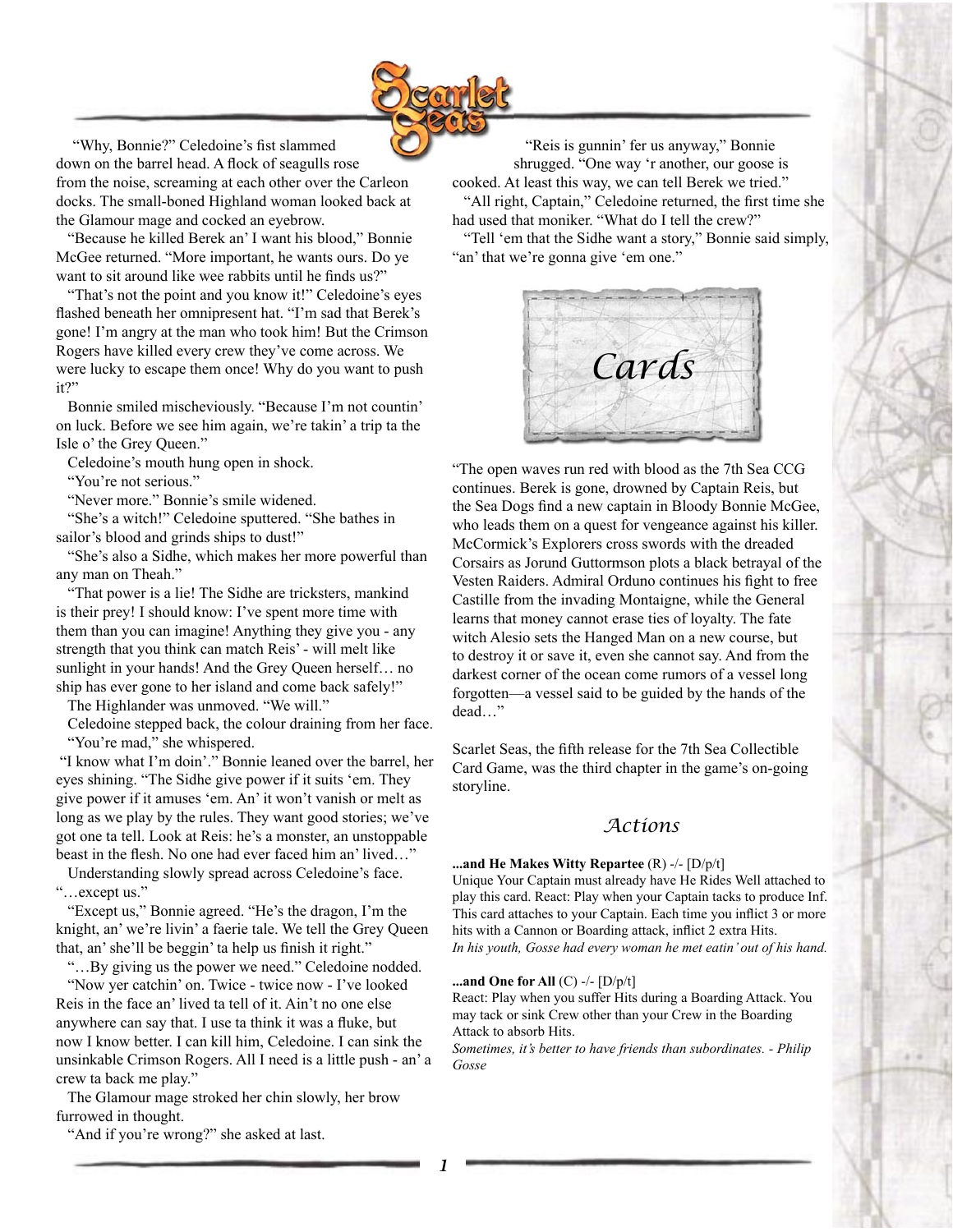# **...He Rides Well...** (R) -/- [S/d/p]

Unique Your Captain must already have "He Fights Well..." attached to play this card. React: Play when you tack your Captain to produce Adventuring. This card attaches to your Captain and gives  $a + 1$  to all his skills.

*He knew horses, too, Gosse did. Once rode fifty miles at a full gallop... with a Castillian girl in his lap.*

# **7th Sea Eddy** (R) 5Ad/- [D/p/t]

Target another Ship. Move that Ship to a Sea adjacent to its current Sea. Inflict 1 Hit on that Ship. *It leaks out sometimes - pieces of the 7th Sea. You can't control them, you can only hope to survive them. - Guy McCormick*

# **A Coward Among Us** (U) -/- [D/p/t]

You may not play this card if you have a Heroic Captain. React: Play this card instead of conducting a Boarding Attack. Sink one of your untacked Crew, except Captain. Your next Boarding Attack in this Boarding inflicts 4 extra Hits.

# **Backs to the Wall** (C)  $-/-$  [S/d/p]

React : Play immediately before the other player in a Boarding pushes a crew forward. If all of your Crew are tacked, the other player may choose to either end the Boarding, or allow you to untack 2 of your Crew of your choosing. *Which one of you gets to meet Theus with me?*

# **Bad Luck** (R) -/- [D/p/t]

React: Play this card immediately after you pay a cancel cost. Target the Ship controlled by the player who attempted the action. Inflict 1 Hit on that Ship. Only one Bad Luck may be played per action.

*The Captain and I had a drawing, Mr. Smitts. You won... BLAM!*

# **Barracuda** (R) 2Ad/M+0 [D/p/t]

Any player may pay the cancel cost. Target a Sea when you play this card. Until the end of the turn, each time a Crew in the target Sea tacks to absorb Hits, discard the top card of your deck. If the Boarding Attack on the discard is a Club sink that Crew *You know, they can strip a cow in two minutes... Great! You don't* 

*happen to have one, do you?*

# **Below the Waterline** (C) -/- [D/p/t]

React: Play when you produce more than 3 Cannon for a Cannon Attack. The Ship targeted by the cannon attack has its move cost increased by 1 until the end of the turn. *Do you hear something splashing?*

# **Best Served Cold...** (U) 4Ad/- [S/d/p]

React : Play before you push a Crew forward for a Boarding Attack. Get a Crew from your sunk pile and push that Crew forward, untacked. If not already sunk, sink this Crew when the Boarding ends.

*...ye... \*CHAF\* ...ye...fergot somethin'...*

# **Big Target** (R) -/- [D/p/t]

React: Play when you are tacking a Crew to produce Cannon for a Cannon Attack. If the Ship targeted by the Cannon Attack has a crew maximum greater than 9, then your Crew produces 3 extra Cannon.

*Gosh, I don't know... the big one, I guess.*

## **Call to Duty** (C) -/- [S/d/p]

React: Play this card when you are producing Swashbuckling. Tack one of your Crew to produce Swashbuckling equal to that Crew's Adventuring plus Swashbuckling. *Find out anything you can about Kheired-Din, Jacob. We've just made a deal abd I want to know if he keeps his word.*

# **Cheap Gunpowder** (C) -/- [S/d/p]

React: Play when tacking a Crew to produce Cannon for an action. That Crew produces 2 extra Cannon. immediately after the resolution of the action, your Ship suffers 2 Hits. *Ye bought it from Fox, didn' ye?*

# **Clear Skies** (R) -/- [S/d/p]

Target all Laerdom cards in play. Tack those cards. *Sometimes, the day stays nice, no matter what the Vesetenmannavnjar want.*

# **Clear the Decks** (C) -/- [S/d/p]

React: Play immediately before you push a Crew forward for a Boarding Attack. Discard all cards in play which were used instead of performing a Boarding Attack.

*You lubbers ever play ninepins? Its easy...let me show you...*

# **Confusion on Deck** (C) -/- [S/d/p]

React: Play when your opponent in a Boarding uses a card instead of performing a Boarding Attack. Cancel the effects of that card. *You can be as dashing as you want; it doesn't matter if you stab the wrong target.*

# **Dark Dreams** (C) -/- [D/p/t]

React: Play when you are paying an Adventuring cost. Discard 2 cards from your hand to produce 2 Adventuring.

*The Three came again that night, repeating their endless mantra. Alesio wondered if she might get mad before they stopped.*

# **Dashing Duel** (U) -/- [S/d/p]

Target one of your Heroic Crew, and one untacked Crew with two or more Attachments (except a Captain) on another ship. Draw 1 card. Play a card from your hand as a Boarding Attack to begin a Duel between the two Crew.

*Stick to cannons, you Vaticine swine. The delicacies of fencing don't suit you. - Gerard Rois et Reines*

# **Desperate Wages** (U) 1Ad/- [S/d/p]

Discard the top 3 cards of your deck. If one of those card is a Crew; you may Hire the Crew, paying all costs. *All right! Take it, take it all! Just please come with me.*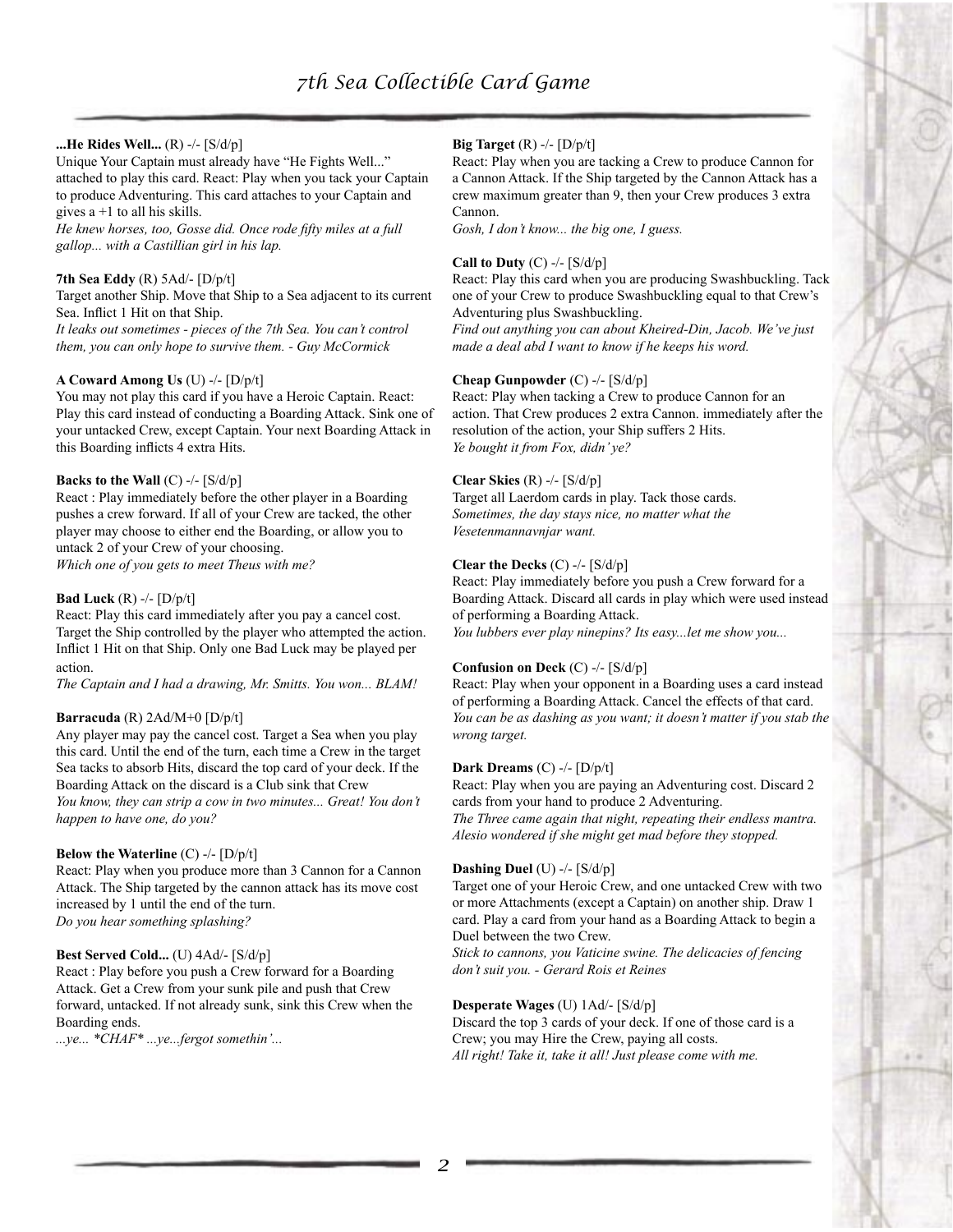# **Destiny's Touch** (C) -/- [S/d/p]

You may only play this card if all of your Crew are tacked. React: Play this card and discard one Crew card from your hand when suffering Hits. Reduce the Hits suffered to 0. *Maggie Skittered backward, limbs flailing wildly - then Kheired-Din caught sight of her bare feet. "The mark of the lightbringer!"*

# **Disguised Ship** (C) -/- [S/d/p]

For the remainder of the turn, other players may not perform actions which react to your Ship entering their Sea. *Ringer Gutwold taught me this - change the plaque, change the sails, and ye got a whole new ship.*

# **Don't Make Me Ask Again** (R) 3Sw/- [D/p/t]

You may only play this card if you have a Villainous Captain. Get up to 2 Illegal Adventures from your deck, show them to your opponents, and place them in your hand. Shuffle your deck. *I'm looking for the Highland woman. Don't make me ask again.*

# **Double the Rum Ration** (R) -/- [D/p/t]

Each of your Crew, except your Captain, gains +1 Swashbuckling and loses 1 from each of their other four skills (minimum 0) until the end of the turn.

*Tonight, we're ALL gonna get stupid drunk!*

# **Down to the Nub** (U)  $-/-$  [D/p/t]

React: Play when you are discarding or sinking a Cheap Attachment. The Cheap Attachment remains attached. *Don't laugh. It'll still cut you in half.*

# **Extra Watch** (C) 3Sw/- [D/p/t]

Untack your Ship.

*Delaina watched as the men swarmed up to the crows' nests. "But Captain," she asked, "what are we looking for?" "I don't know," Allende replied, "but you'll know it when you see it."*

# **Friendly Winds** (U) 1Sa/- [S/d/p]

Weather Target an Ally card. Attach it to a Sea adjacent to its current Sea. *If only I have a monkey butler...*

# **Guns Blazing** (C) 3Ca/- [D/p/t]

React: Play when you start a Boarding that is not cancelled. Target the other Ship. You inflict 5 Hits on that Ship. *Somebody tells Captain Reis: Gerald's having one of his fits again. - Julius Caligari*

# **Harsh Light of Reality** (R) -/- [S/d/p]

Target all Glamour cards in play. Tack those cards. *Look at it! It's huge and menacing! It... hey, don't shine that over here, you'll ruin the effect.*

# **He Fights Well...** (R) 1In/- [D/p/t]

Unique React: Play when you tack your Captain to absorb Hits. This card attaches to your Captain. Your Captain gains +1 Swashbuckling and inflicts 1 extra Hit during Boarding Attacks. *Gosse was quite the scrapper once. Could take out a whole barroom without breakin' a sweat.*

# **I'm Not Left-Handed** (R) -/- [D/p/t]

Unique - Swordsman 2 Knack React : Play before you play a Boarding Attack for one of your Crew. Draw 3 cards. If the other player in the Boarding has I'm Not Left-Handed in play when you play this card, draw 2 extra cards. This card is not discarded until the end of this Boarding.

# **It's a Trap** (U) 3In/- [D/p/t]

React: Play when another player is performing an action to discard or sink one of your Sea Attachments. That action is canceled. Target and inflict 3 hits on that player's Ship. *Hey, I was going to share. Really!*

# **Jorund's Betrayal** (R) 7In/- [D/p/t]

React: Play when a player completes a non-Artifact Adventure. The Adventure is discarded without benefit. If the player completing the Adventure has a Villainous Crew in play, except Captain, Jorund's Betrayal target that player's Ship and inflicts 3 Hits

*I'm sorry, captain, Jorund shrugged as he fired into Hoskul'd Shoulder. They just pay better.*

# **King Before Captain** (U) -/- [S/d/p]

Target a Crew (except a Captain) with more than two completed Adventures attached to the same skill. Discard all cards attached to the Crew.

*As he watched Michel disembark, the General's fists clenched in frustration. Some things, it seemed, were more important than gold.*

# **Land Lubber** (R) -/4In [S/d/p]

React : Play when a player Hires a Crew with Cannon of 0 and Sailing of 0. Pay an amount of Adventuring equal to the Influence cost of the Crew to target and discard that Crew. *Sheep... shank...??? What does livestock have to do with it?*

# **Lightning Flash** (C) 6Ad/- [D/p/t]

Weather Target and sink a Crew with an Influence cost less than 3. The cost to play this card is reduced by 2 (min. 1) if the targeted Crew is in the Trade Sea or the Frothing Sea. *The skoeren howled and the sky answered.*

# **Livestock** (C) 1In/- [D/p/t]

Move your Ship one Sea closer to one of your uncompleted Adventures. Beginning with the player on your left, ant player may discard 2 cards from their hand to cancel this action. *They're prettier than half the crew... and smell better than all of 'em!*

# **Locked in Death** (R) -/- [S/d/p]

You must have a Villainous Captain to play this card. React: Play after you inflict Hits with a Boarding Attack. Target the other Ship in the Boarding and inflicts 3 Hits on that Ship. Your ship then suffers 3 Hits.

*How courteous of Deanna and du Crieux to rid the world of each other's company. - The General*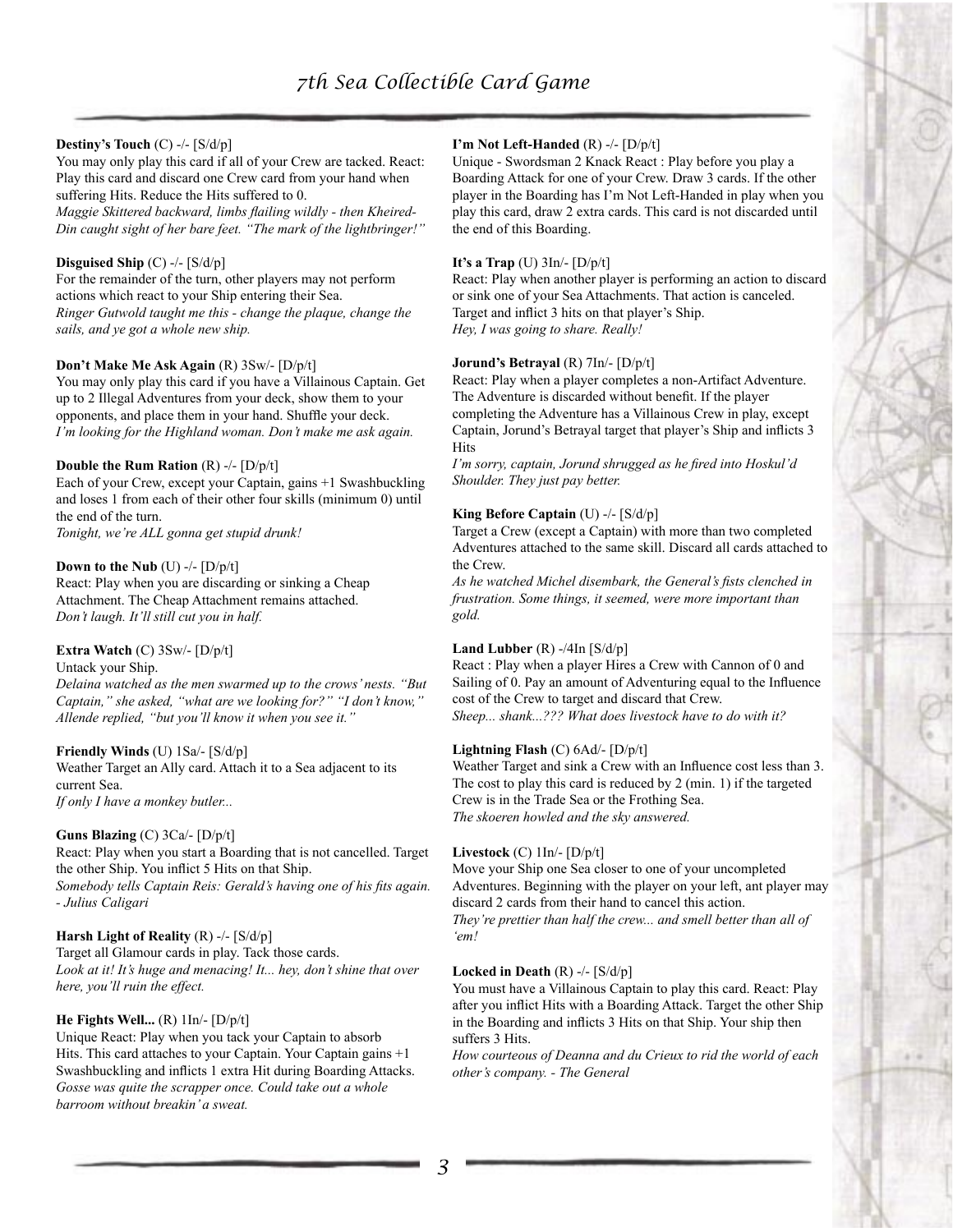# **Moment of Glory** (U) -/- [D/p/t]

React : Play this card immediately before you attach a card to one of your Crew. Treat one of your Crew with the No Attachments trait as not having that trait for the purposes of attaching the card. *I killed the pirate all by myself! - Billy Bones*

# **Night of Horror** (U) 3Ad/M+0 [D/p/t]

Target a Ship in the Mirror. Inflict 5 hits on that Ship. *Dalia spun with blinding speed, her knives flashing across the moonlight, but her frightful adversaries continued to advance...*

# **No Survivors!** (C) -/- [D/p/t]

React : Play instead of performing a Boarding Attack. Tack your Captain to sink all Crew on board the two Ships involved in the Boarding with an Influence cost less than 3. *They made him ask again.*

# **Out of Action** (U) 1In/- [S/d/p]

React: Play this card when one of your Ally is being discarded or sunk. Place the Ally in your hand instead.

*Your crew is abandoning you. Why should you shield them further? All you need is turn them over to General Orduno, and the Church will provide ample compensation...* 

# **Pulled From the Sea** (C) 1In/- [D/p/t]

React: Play this card when you are paying an Adventuring cost to produce 3 Adventuring

*As the Hanged Man approaches Alesio's coordinates, Allende's eyes widened at the half drowned form clinging the figurehead. "Jeremiah Berek..."*

# **Sea Chantey** (U) -/- [D/p/t]

React: Play when you tack 2 or more of your Crew to produce Sailing. Untack one of the Crew which just tacked to produce Sailing.

*Now you lot in the back: 'row, row, row your boat...*

# **She's Coming Apart!** (U) 2Ad/3Sw [S/d/p]

Target a Ship. Until the end of the turn, that ship immediately suffers 1 Hit each time it enters a Sea. *The Trade Sea was never the safest of waters and with the Vestenmannavnjar on the prowl, it's grown some nasty teeth.*

# **Slow Tack** (C) M+0/- [S/d/p]

For the remainder of the turn, all of your cannon attacks inflict 1 extra Hit.

*They're luffing, the fools. Open fire. - Admiral Orduno*

# **Succubus** (R) -/- [D/p/t]

Target all Porte cards in play. Tack those cards. *Never open your eyes when you're crossing through the Portal. There's things in there who don't like being seen. - Timothy le Beau*

# **Swimming with Sharks** (C) -/- [D/p/t]

React: Play when an opponent begins a Boarding with your Ship that you do not cancel. Target and sink a Crew on the other Ship with an Influence cost less than 2.

*Keep swimmin', Morty! Ye got that guppy on the run!*

# **Swing from the Rigging** (C) -/- [D/p/t]

React: Play when you are paying the Sailing cost to begin a Boarding. Tack one of your Crew to produce Sailing equal to that Crew's Swashbuckling.

*Anyone who doesn't think the breach can be crossed hasn't seen Manuel Dejavez.*

# **Syrneth Guardians** (R) -/9Sw [S/d/p]

Target another player who has 2 or more uncompleted Artifact Adventures in play. Sink all of the cards in that player's hand. *I'm not going in there. YOU go in there...*

# **The Few, theProud...** (U) -/- [S/d/p]

React: Play when an opponent begins a Boarding with your Ship that you do not cancel. If their Ship has a higher crew maximum, you may untack 2 of your Crew.

*With jorund's betrayal, the Vendel thought they had Yngvild cornered. They thought wrong.*

# **Therein Lies the Tale** (U) -/- [S/d/p]

React : Attach this card to your Captain when you complete an Adventure which increases Adventuring. This Attachment gives +1 Influence.

*Arg! Ye should seen the big one...*

# **Tools of the Trade** (C) -/- [S/d/p]

React : Play when you are paying a skill cost. Discard 3 cards from your hand to produce 2 points of Cannon, Sailing, Adventuring, Influence or Swashbuckling.

*We're Explorers after all. We should have known this would involve digging. - Guy Mc Cormick*

# **Top Dog** (R) -/- [S/d/p]

Target a Ship with more than one First Mate. That player must sink all but one of their First Mates. Tack the remaining First Mate. *Cosette felt ill at eas whenever Mumblety Peg was near her. There was something odd going on...*

# **Underwater Cave** (U) -/- [S/d/p]

React : Play when one of your Crew is targeted by a card which begins a Duel. Cancel that action. *Oh no, she's coming back... - Mortimer Snuff*

# **Unreliable** (U) -/- [D/p/t]

Act: Target a Cheap card in play. Discard that card. React: Play when a Cheap card is used. Cancel the effects of that card and discard it.

*Stay away... I still got a hilt!*

# **Vestenmannavnjar Funeral** (R) -/- [S/d/p]

React : Play when one of your Vesten Crew sinks to absorb Hits. This card attaches to your Captain. All of your Vesten Crew inflict 1 extra Hit during Boarding Attacks. Only one Vestenmannavnjar Funeral may be played per Crew that sinks.

*The Revenjs had escaped Jorund's betrayal - but Iken had paid the price.*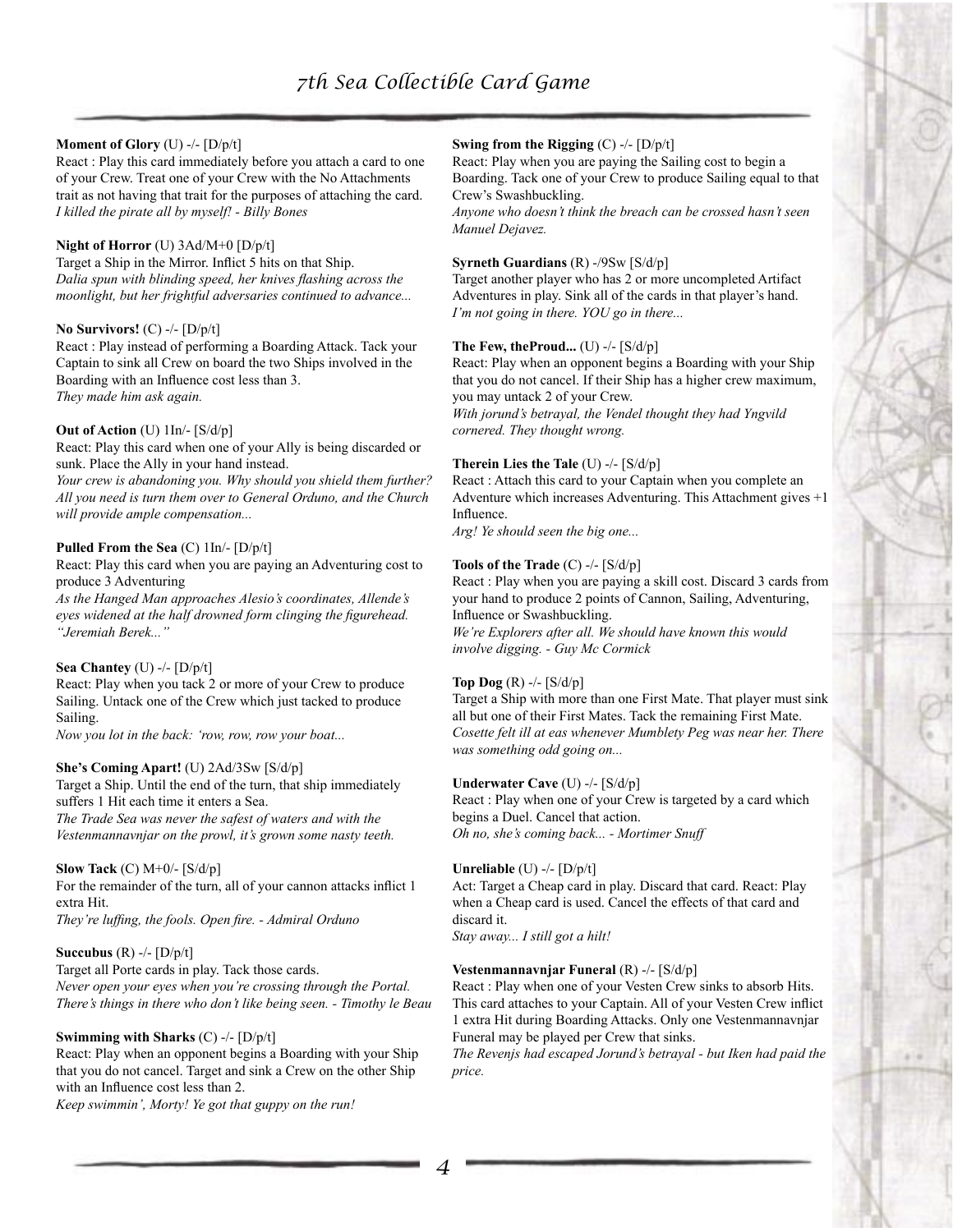# **Vile Duel** (U) -/- [S/d/p]

Tack one of your Villainous Crew, to target a Heroic Crew (except Captain) on another Ship. Play a card from your hand as a Boarding attack to begin a Duel between the two crew.

**Will Do You No Good!** (C) 4Ad/- [S/d/p] React : Play when a player performs a react. That react is canceled. *Not every piece of dracheneisen is proudly displayed. Some serve a far more covert purpose.*

**Without a Trace** (U) 3Ad/M+0 [D/p/t] Target and sink an Ally with a skill cost less than 5. *It was just a short row across the reach. How could he have vanished without a trace? - Rosamonde du Montaigne*

# *Crew*

**Adeeb Al-Amid** (C) Corsairs 3I C:0 S:4 A:0 I:0 Sw:1 [P/c/t] Captive You must discard 1 card from your hand before Adeeb tacks to produce skill points, unless you have Edhago in play. *Kheired-Din needed a historian so he enslaved the best he could find.*

**Andrew Littlejohn** (C) Sea Dogs 3I C:0 S:3 A:0 I:0 Sw:1 [P/c/t] Topman When Andrew tacks to absorb Hits, he absorbs 2 extra Hits, except during Boarding. *Pssst! Hey, up here! Smile... \*BLAM!\**

**Angus McCloud** (R) Sea Dogs 8I C:2 S:3 A:2 I:2 Sw:4 [P/c/t] Experienced - Unique - Loyal - Heroic - Swordsman +1 React: Tack one of you Crew to untack Angus when your ship enters a Boarding that is not canceled. Angus may perform this reaction once per turn.

*Actually, it's spelled McLe... ahh, never mind!*

**Annie Rush** (C) Sea Dogs 4I C:2 S:3 A:0 I:0 Sw:1 [P/c/t] Swordsman +1

*Ex-barmaids like Annie are tougher than most sailors. Ever try cutting off a drunken Inishman?*

**Babette** (R) Montaigne 7I C:0 S:0 A:1 I:2 Sw:4 [P/c/t] Experienced - Unique - Loyal - Swordsman +2 When Babette's opponent in a Boarding Attack plays the final Boarding Attack card, tack Babette to reduce the Hits inflicted by the Boarding Attack to 0.

*She's not al lace and frills anymore...*

**Barnacle Pete** (U) Sea Dogs 5I C:1 S:0 A:2 I:0 Sw:3 [P/c/t] When you are paying the cost to put a Control cards into play, Pete has +2 to all of his skills. *His mother called him 'The Thing That Should Not Be.' That explains a lot - Bonnie McGee*

# **Butcher Pinchot** (U) Crimson Rogers 4I C:1 S:0 A:0 I:1 Sw:1 [P/c/t]

Unique - Loyal - Villainous Butcher does not count toward your crew maximum. Act: Once per turn, you may tack Butcher to untack one of your crew with the No Attachments trait. *Give me a week in port, Reis: I'll find your Highland lass.*

**Celedoine** (F) Sea Dogs 9I C:0 S:0 A:0 I:3 Sw:1 [P/c/t] Experienced - Unique - Loyal - First Mate - Glamour 2 React: Tack Celedoine when you are suffering hits. Reduce the Hits suffered to 0.

**Cornelius Van Brock** (C) Crimson Rogers 3I C:0 S:4 A:0 I:0 Sw:1 [P/c/t]

Topman Cornelius is considered to have 2 Leg Attachments. *Keep him up there until he spots the Sea Dogs. It's not like he can run away. - Riant Gaucher*

**Faisal** (U) Corsairs 5I C:0 S:0 A:2 I:1 Sw:3 [P/c/t] Unique - Loyal - Swordsman +2 You must push Faisal forward to conduct your first Boarding Attack of each Boarding you are in, even if he is tacked.

*Today I fight. Tommorrow I die. The day after that, I join the Prophet.*

**Francois Gaulle dul Motte** (C) Montaigne 5I C:4 S:0 A:0 I:1 Sw:2 [P/c/t] Gunner - Swordsman +1 *Like all mud farmers, the General never looks past his own interests. why should I follow a man such as he?*

**Gaspar** (R) Gosse 7I C:0 S:3 A:1 I:2 Sw:1 [P/c/t] Experienced - Unique - Loyal Gaspar is considered to have a Leg attachment. Your Fine Galleys provide 2 extra skill points instead of 1. Act: Tack Gaspar to get a Fine Galley from your deck and attach it to your Ship (without cost). Shuffle your deck. *Monsieur Gosse is still not eating. Is the pheasant perhaps too tough?*

**Geno** (U) Brotherhood 5I C:4 S:0 A:0 I:1 Sw:2 [P/c/t] Loyal - Gunner When Geno tacks to produce Cannon for a Cannon Attack targeting a Ship with a higher crew maximum, his attack inflicts 2 extra hits

*He mans the cannons on la Bucca. As long as he's there, the Brotherhood is safe. - Allende*

**Gerald Hohne** (R) Crimson Rogers 6I C:3 S:1 A:2 I:1 Sw:2 [P/c/t] Experienced - Unique - Loyal React: Once per turn you may sink one of your Crew immediately before you push Gerald forward for a Boarding Attack to give Gerald +3 Swashbuckling until the end of the Boarding.

*Every six months, a homicidal rage claims him. Reis find it handy for keeping the men in line.*

**Gillian the Razor** (C) Brotherhood 3I C:0 S:3 A:0 I:0 Sw:3 [P/c/t] Topman - Villainous Gillian's Influence cost is 5 as a starting Crew if you have another Topman in your starting Crew. You must tack 2 extra Influence to hire Gillian if you have another Topman in play. *She cut her husband into fishbait during his weekly shave. If I were you, I'd grow a beard*

**Hoskuld Hardrada** (R) Vesten 8I C:0 S:3 A:2 I:3 Sw:3 [P/c/t] Experienced - Unique - Loyal - Heroic - Swordsman +2 Act : Once per turn, you may discard one Weather card from your hand to give Hoskuld +1 to all skills for the remainder of the turn. *In the heart of battle, the crew looks to Hoskuld.*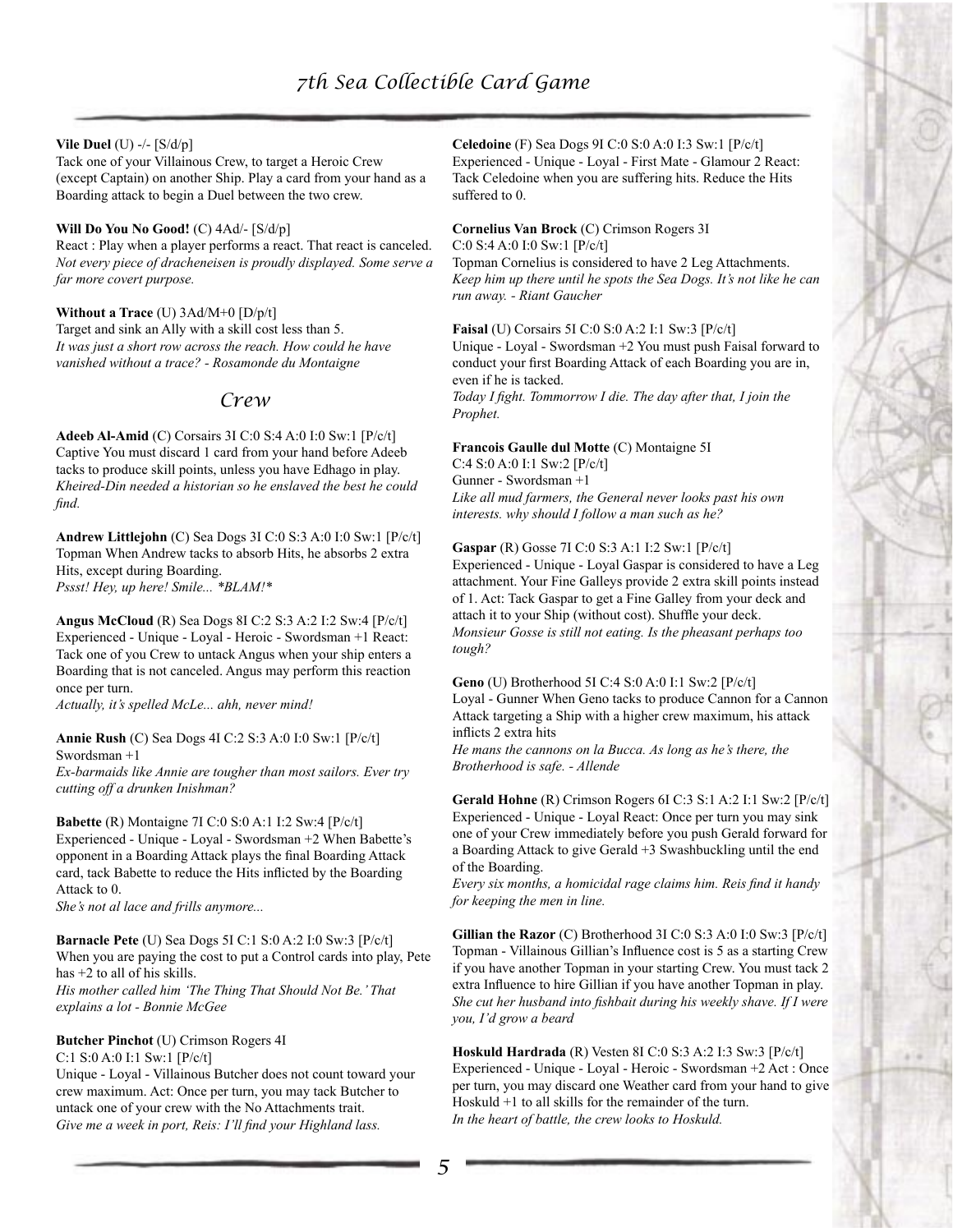# **Inil** (R) Corsairs 6I C:1 S:0 A:3 I:0 Sw:2 [P/c/t]

Experienced - Unique - Loyal React: Discard a Crew card from your hand when the other player in a Boarding performs an action instead of performing a Boarding Attack to cancel the action *Did I ever tell you how to navigate with a crossbow?*

**Inquisitor Bascalle** (R) Castille 5I C:0 S:0 A:0 I:4 Sw:1 [P/c/t] Unique - Loyal - Holy - Villainous Act: Tack Bascalle and sink one of your non-Loyal Crew. All of your Castillian Crew gain +1 to all of their skills until the end of your next action.

*The General will signal you with a single shot, Orduno. Then you may board at leisure and do what you will to the crew.*

**Javier de Bejarano** (R) Crimson Rogers 6I

C:0 S:0 A:3 I:3 Sw:1 [P/c/t] Experienced - Unique - Loyal - Villainous Act: Once per turn, you may sink one of your Crew to untack Javier *Only one test to go...*

**Jemy** (U) Crimson Rogers 5I C:0 S:4 A:2 I:0 Sw:3 [P/c/t] Experienced - Unique - Loyal - Topman - Heroic Jemy inflicts 3 fewer hits during Boarding Attacks (minimum 0) *Rumor spread through the ship that Gaucher had drawn Jemy's name before Smitt's - ant that Riant didn't believe the Hhulking topsman could be killed.*

**Joern Keitlsson** (F) Crimson Rogers 10I

C:3 S:4 A:3 I:2 Sw:4 [P/c/t] Experienced - Unique - Loyal - First Mate - Swordsman +2 Your hand size is increased by 2.

**Li'l Jim** (R) Gosse 5I C:0 S:3 A:1 I:1 Sw:2 [P/c/t] Experienced - Unique - Loyal - Topman - Heroic Li'l Jim's Boarding Attacks that finish with a Club inflict 2 extra Hits. *We rescued him from the hold of a Corsair galley. The mop? Let me tell you about the Mop... - Rami the Victorious*

**Marc Pierre** (U) Montaigne 3I C:0 S:0 A:0 I:0 Sw:3 [P/c/t] Loyal - No Attachments - Swordsman +1 When Marc tacks to absorb Hits, he absorbs 2 extra Hits. *I was a sewer before Admiral Valoix recruited me. The high seas are nothing compared to the horrors beneath Charouse.*

**Maria Forlani** (U) Gosse 5I C:0 S:0 A:2 I:2 Sw:2 [P/c/t] Loyal The completion cost of your Adventures is reduced by 1 (minimum 1) *I LOVE this job!*

**Max Discher** (C) Gosse 5I C:3 S:0 A:2 I:1 Sw:2 [P/c/t] Gunner

*People ask me why I use knives. You ever see what a misfired pistol can do to your hands?*

**Mumblety Peg** (R) Explorers 6I C:2 S:3 A:2 I:1 Sw:3 [P/c/t] Unique - Villainous - Swordsman +1 Mumblety may not be part of your starting crew. Mumblety's Influence Cost is increased by 2 if you have a First Mate in play.

*Aye,I seen yer wife, Mc Cormick. Same place I got me this hand...*

**Natalia Ivanonva** (C) Crimson Rogers 4I C:1 S:0 A:2 I:0 Sw:3 [P/c/t]

Villainous *You think Reis Scares me? I once tied Aleski Novgorov to a tree by his tail. Funniest thing you ever saw.*

**Nicole Cowbey** (U) Sea Dogs 7I C:1 S:3 A:1 I:2 Sw:3 [P/c/t] Experienced Tom Toblin - Unique - Loyal The title of this card is Tom Toblin for Experienced purposes. Your crew with the No Attachments trait may have one Item attachment attached. *So he found me out! I still fooled all of you... and I'm still twice the man any of you'll ever be.*

**Orf Helfir** (U) Vesten 6I C:0 S:0 A:0 I:1 Sw:3 [P/c/t] Unique - Loyal - Villainous - Swordsman +2 Act: Tack Orf to target a Ship in this or an adjacent Sea. That Ship's player must target one of his or her Crew. Play a card from your hand as a Boarding Attack to begin a Duel between Orf and the target Crew.

**Pertruccio Garibaldi** (U) Explorers 6I C:0 S:3 A:3 I:0 Sw:2 [P/c/t] Once per turn, you may untack Pertruccio immediately after you complete an Artifact adventure. *I can smell Syrne, McCormick. Like a bloodhound.*

**Phelan Cole** (R) Sea Dogs 7I C:2 S:3 A:1 I:2 Sw:3 [P/c/t] Experienced - Unique - Loyal - Topman React: Tack Phelan instead of performing a Boarding Attack to end the Boarding. Phelan then targets the other Ship that was in the Boarding and inflicts a 3 hit Cannon Attack on that Ship. *I wish he wouldn't do that. It's hard on the sails. - Lyin' John Fox*

**Ricardo Ramos** (U) Castille 5I C:5 S:0 A:0 I:0 Sw:1 [P/c/t] Unique - Loyal - Gunner When Ricardo tacks to produce Cannon for a Cannon Attack, the target Ship's controller may cancel the attack by paying Sailing equal to his Ship's move cost. *Once again, Castillian ingenuity rears its ugly head. - Admiral Valoix*

**Rita del Zepeda** (C) Castille 3I C:0 S:0 A:1 I:0 Sw:2 [P/c/t] Act: Tack to attach a Musket to Rita from your hand (without cost) if she does not have a Musket attached.

*I watch the shore so that Orduno may watch the sea. The Montaigne invasion cannot be overturned by ships alone.*

**Sabine Montjoy** (C) Unaligned 2I C:0 S:0 A:0 I:0 Sw:2 [P/c/t] React: Tack Sabine when another Ship attempts a Boarding with your Ship to cancel the Boarding attempt. *She's the bravest and most daring Knight I've ever known. Of course, she's also crazy as a bedbug...*

**Sean McCorley** (R) Brotherhood 8I C:2 S:0 A:3 I:1 Sw:3 [P/c/t] Experienced - Unique - Loyal - Heroic - Swordsman +2 If Sean inflicts Hits with a Boarding Attack, all of your Boarding Attacks which occur later during the Boarding inflict 2 extra hits.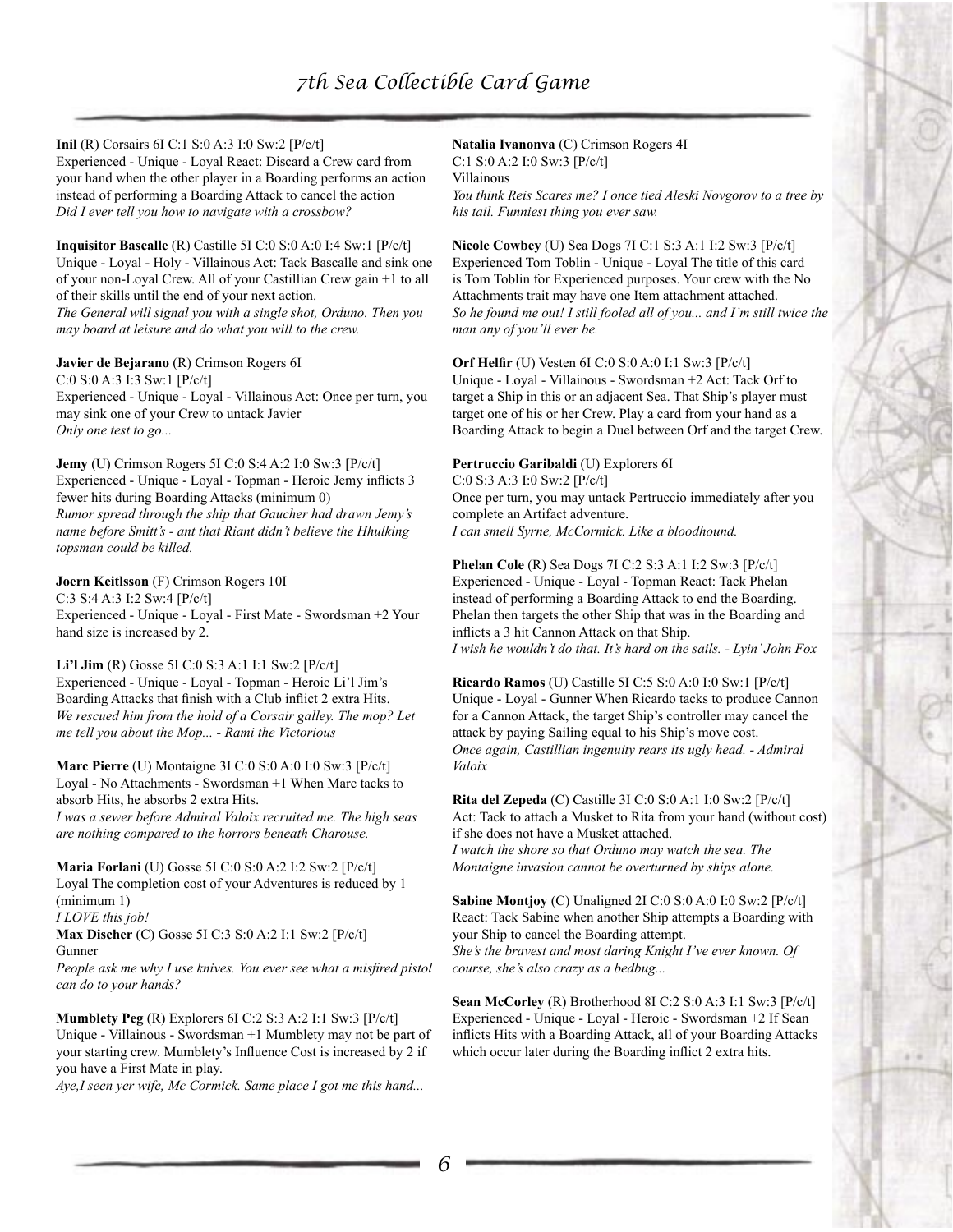# **Skeletal Boarding Gang** (U) Black Freighter 1I

C:0 S:0 A:0 I:0 Sw:2 [P/c/t] Loyal - No Attachments - Skeletal When this card sinks to absorb Hits during a Boarding, it absorbs 1 extra Hit.

*From Legion's Pit, the Damned have risen...*

**Velda Conklin** (C) Explorers 3I C:0 S:3 A:0 I:0 Sw:1 [P/c/t] Heroic When Velda tacks to absorb Hits, she absorbs 2 extra Hits, except during Boarding.

*The Vendel aren't thieves or butchers, despite what the Vestenmannavjnar think. All the same, a long trip far away from them sound perfect to me.*

# **Vestenmannavnjar Archers** (C) Vesten 3I

C:0 S:0 A:2 I:0 Sw:1 [P/c/t]

Loyal - No Attachments Act: Tack the Archers and pay your Ship's move cost to inflict a 3 Hit Cannon attack on an opposing Ship in this Sea.

*The arrows streaked across th water like comets, igniting everything they touched.*

# *Adventures*

# **Battle of San Felipe** (C) [T/c/s]

1 Sea Away To complete: Tack 9 Adventuring (6 if completed in Forbidden Sea). Crew Attachment: +5 Cannon *Everyone thought Admiral Valoix would try to reestablish the Montaigne blockade. No one imagined he would strike at free* 

*Castille - no one except Orduno*

# **Duel with a Castillian** (U) [T/c/s]

2 Seas Away To complete: Tack 3 Adventuring (2 if completed in la Boca). Crew Attachment: +1 Swashbuckling. This Crew inflicts 3 extra Hits during Boarding Attacks.

*An astounding move, isn't it? Come quietly to the brig, and I might consent to teach it to you - Margaretta Orduno*

#### **Eisen Cannon Balls** (C) [T/c/s]

1 Sea Away To complete: Tack 6 Adventuring (2 if completed in the Mirror and you have The River in play) Item Crew Attachment: +4 Cannon *They could put a hole in El Morro itself.*

#### **Eisen Steel** (U) [T/c/s]

3 Seas Away To complete: Tack 6 Adventuring (2 if completed in the Mirror and you have The River in play). Goods Crew Attachment: +4 Influence

# **Eye of the Storm** (R) [T/c/s]

Unique 2 Seas Away To complete: Tack 8 Adventuring (5 if completed in Trade Sea). Artifact Captain Attachment: Reduce your Ship's move cost by 1(minimum 1).

#### **Favor for a Noble** (C) [T/c/s]

1 Sea Away To complete: Tack 2 Adventuring (1 if completed in la Boca). Crew Attachment: +1 Influence

*You can repay the Church, senor, simply by allowing the General to surrender his crew to you. The Eisen scum has already agreed to betray them..."*

# **Gem of Warning** (R) [T/c/s]

Unique 1 Sea Away To complete: Tack 5 Adventuring (3 if completed in Frothing Sea). Artifact Captain Attachment: React: When one of your Sea Attachment cards is being discarded or sunk, discard this card instead.

*L'Empereur left his new admiral with a gift*

#### **Syrneth Powder** (R) [T/c/s]

Unique 2 Seas Away To complete: Tack 10 Adventuring (7 if completed in la Boca). Artifact Ship Attachment: All of your Cannon Attacks inflict 2 extra Hits. *Purty, ain't it?*

#### **The Third Switch** (C) [T/c/s]

1 Sea Away To complete: Tack 6 Adventuring (3 if completed in la Boca). When you complete this Adventure, target and discard all uncompleted Adventures and all Sea Attachments in this Sea. *The two crews faced each other, Explorer and Corsair, over a side they both thought was secret. Each side waited for the other to flinch...*

## **Through the Magic Mirror** (U) [T/c/s]

2 Seas Away To complete: Tack you Heroic Captain. Captain Attachment: +2 Swashbuckling. This Crew inflicts 2 extra Hits during Boarding Attacks.

*Bonnie stepped through the Grey Queen's mirror, into the realm beyond. She stepped back minutes later, but her face aged three years.*

## **Ussuran Brawl** (U) [T/c/s]

2 Seas Away To complete: Tack 5 Adventuring (4 if completed in the Mirror). Crew Attachment: +2 Swashbuckling. This Crew inflicts 2 extra Hits during Boarding Attacks. *Lock up the china, Fergus- Vlad and Piotr are at it again!*

# *Attachments*

# **Blockade** (C) 3Ad [C/d/s]

Sea Attachment Any player in this sea may discard Blockade by tacking 6 Cannon or Swashbuckling as an action. Act: Target a Ship in this Sea. That Ships' controller must either pay 3 influence or Blockade inflicts 4 Hits on that player's Ship.

#### **Brenden Stafford** (R) 2In [C/d/s]

Explorer Captain - Unique Tack this card when you bring an Ally card into play. Reduce it's cost by 3 (min. 1) *If Kheired-Din backed off after seeing Maggie's tatoos, then perhaps we have some bargaining power after all.*

#### By the Gods...  $(R) - [C/d/s]$

This Sea Attachment - Oath Enters play tacked. While it's Sea Attachment, it's Unique and your Captain's Skills are reduced by 1 (min. 1). If you complete an Artifact Adventure while it's untacked, it becomes a Captain Attachment. Your Captain gains +1 to all Skills.

*Thomas is gone, Gosse whispered. Gone...*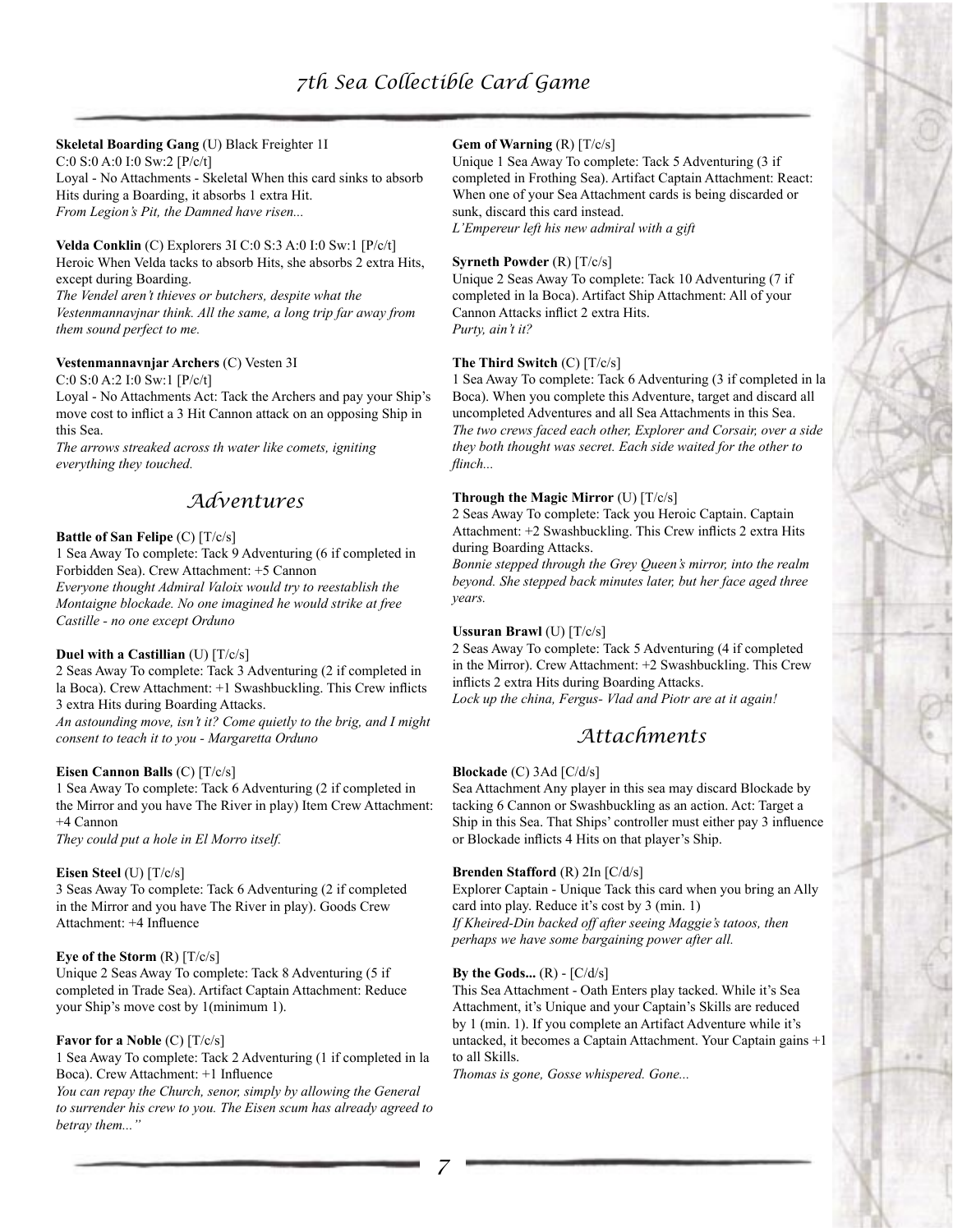# **Cafe of Broken Dreams** (C) 4Ad [C/d/s]

Sea Attachment Any player in this Sea may discard this card by discarding one of their Crew as an action. Act: Name one skill and tack this card. All Crew in this Sea have that skill reduced by 1 until the end of the turn (minimum 0, minimum 1 for Swashbuckling)

*"Let's go somewhere more cheerful, like the Castillian front, or Kheired-Din's hold"*

### **Cannons of La Bucca** (U) 5Ad [C/d/s]

La Boca Attachment - Port Any player in this Sea may sink Cannons of La Bucca by tacking 9 Cannon as an action. Act: Tack Cannons of la Bucca and target a Ship in this Sea. Inflict a 6 hit Cannon Attack on that Ship.

*They sink any ship that comes within a mile.*

#### **Cheap Cannons** (C) 2In [C/d/s]

Crew Attachment - Item - Cheap Discard this card when this Crew is producing Cannon. This Crew produces 3 extra Cannon. *Yeah, the barrels disintegrate when you fires'em. But have you seen what shredded cannon barrel can do to a hull? - Lyin' John Fox*

#### **Defense of the Motherland** (R) - [C/d/s]

This Sea Attachment - Oath While this card is a Sea Attachment it is Unique and your Captain's Influence is reduced by 1 (min. 0). When another Ship enters this Sea, this card becomes a Captain Attachment, which attaches to your Captain, and gives  $a + 2$ Swashbuckling.

#### **Diplomatic Envoy** (R) - [C/d/s]

Opponent's Ship Attachment - Unique Play only if you have a Heroic Captain. Name a Sea when attaching it. It counts as 2 Crew in the Ship it is attached to. The Captain of that Ship gains +1 Influence while this card is attached. Sink it when that Ship enters the named Sea.

#### **Dry Docks** (R) 1In [C/d/s]

Sea Attachment - Unique React: Tack this card while your Ship is this Sea and you are paying to discard or sink a Damage Attachment. Dry Docks produces 5 points toward discarding or sinking the Damage Attachment.

*She'll be ready, Bonnie. One way or another.*

#### **Fate's Web** (U) 0 [C/d/s]

Opposing Adventure Attachment You must tack one of your crew with Fate of 1 or more to play this card. Attach this card to an uncompleted Adventure of another player. All Hits inflicted by that player are reduced by 2 (minimum 0) until that Adventure is completed, discarded, or sunk. Discard this card when that Adventure is completed. *"You will betray him…"*

#### **Fear and Fire** (U) 10Ad [C/d/s]

Trade Sea Attachment - Unique - Control You must be in Trade Sea to play it. Any player in this Sea may discard it by producing 12 Can. as an action. Card effects which discard or sink Sea Attachments may not target it. Act: Tack it to get and show a Control from your deck, shuffle your deck.

# **Hand of the Sirens** (U) 3Ad [C/d/s]

Crew Attachment - Artifact - Hand Attachment Crew can't have more than on Hand attachment. React: Tack this card instead of performing a Boarding Attack. Target one Item attachment on the opposing Ship and discard it. The opposing player may cancel this action by tacking 4 Swashbuckling. *Sssluurrpp...*

### **High Seas Cannoning** (C) 6Ad [C/d/s]

Crew Attachment - Item +3 Cannon

*Forged with bravery and quenched in blood, the crews know their jobs like no others.*

#### **Host (Harvest)** (R) - [C/d/s]

Crew Attachment - Unique - Laedom 2 Knack Your hand size is increased by 1.

*Starve the Vesten out and they turn to their magic. But starve the Vendel out and they learn that you can't eat gold.*

#### **Hostile Harbor** (C) 3Ad [C/d/s]

This Sea Attachment - Port Any player in this Sea may sink this card by tacking 4 Influence as an action. Other players draw 2 fewer cards during the Draw phase (minimum 1) if their Ship is in this Sea.

*San Augustin's in Montaigne hands now - and by Theus, they mean to keep it.*

# **Howls of Vengence** (C) 2Sw [C/d/s]

Captain Attachment - Oath React: Instead of performing a Boarding Attack, pay 1 Swashbuckling to tack this card. Your hand size is increased by one while your Ship is in a Boarding and this card is tacked.

*Would it help if I said I'm sorry?*

#### **La Bucca Defenses** (R) 6Ad [C/d/s]

La Boca Attachment - Unique - Port You may only play this card if you have a Brotherhood Captain. As an action, any player in this Sea may tack this card by paying 3 Influence. Act: You may tack this card to targer a Ship in this Sea. Inflict a 5 Hit Cannon Attack on that Ship.

*The former prison has more than ships defending it.*

#### **Marker Barrel** (U) 1Ad [C/d/s]

Adventure Attachment You must attach this card to an Adventure you put into play as your last action. Any player in this Sea may sink Marker Barrel by tacking 1 Cannon as an action React: Discard this card when you are paying the completion cost of this Adventure to produce 3 Adventuring.

#### **Master of Wind and Tide** (U) 10In [C/d/s]

Frothing Sea Attachment - Unique - Control You must be in Frothing Sea to play it. Any player in this Sea may discard it by producing 12 Swa. as an action. Card effects which discard or sink Sea Attachments may not target it. Act: Tack it to get and show a Control from your deck, shuffle your deck.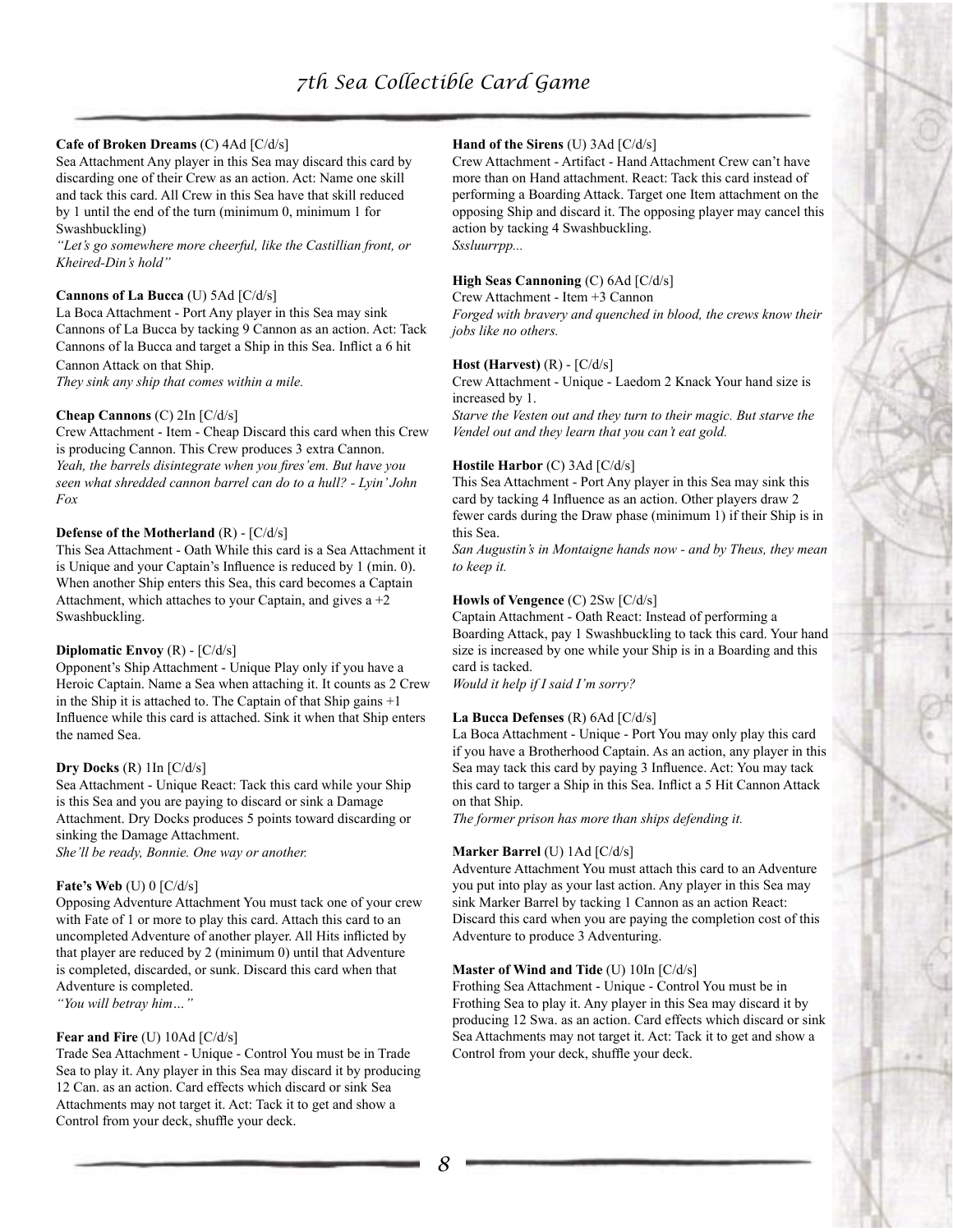# **Merchant Quarter** (C) - [C/d/s]

Sea Attachment Any player in this Sea may sink this card by tacking 2 Cannon as an action. The completion costs of your Goods Adventures are reduced by 1 (minimum 1). *Can ye spare a guilder, sir? Spare a guilder fer..twerp.*

# **Merchant Ship** (C) 2Sw [C/d/s]

Sea Attachments - Ally When put into play, it attaches to Forbidden Sea. Act: Tack this card to attach it to an adjacent Sea. Act: Tack this card while it is in Frothing Sea to untack one of your crew with an influence cost 3 or less. This card then attaches to Forbidden Sea

# **Montaigne Ship of the Line** (R) 12In [C/d/s]

This Sea Attachment - Ally Any player in this Sea may discard this card by producing 10 Swashbuckling or Cannon as an action. Act: Tack this card to attach it to an adjacent Sea. Act: Tack this card and target a Ship in this Sea. Inflict a 8 Hit Cannon Attack on the target.

## **Mother in Law** (U) - [C/d/s]

Sea Attachment You must attach it to the Starting Sea of another Captain in play. If a Ship is in this Sea at the end of the action phase and that Ship's Captain has this Sea as his Starting Sea, that Captain's controller draws 1 fewer card (min.0) during the draw phase

*...and I hates me the mothers-in-law... - Grousin' George*

### **Phantom Topman** (R) 5Ad [C/d/s]

Ship Attachment - Unique Discard 1 card from your hand and tack this card when paying a Sailing cost to produce Sailing equal to your Ship's move cost.

*Aye, he gives me the creeps too, but he's a hard worker, and the Captain ain't gotta pay 'im.*

# **Queen Eleanor** (R) - [C/d/s]

Crew Attachment - Glamour 2 Knack Act: If all your Crew are tacked, tack Queen Eleanor to move your Ship to the Trade Sea. *The Beloved Queen was keeper of Avalon's lore. Bonnie wants to write us into her book...and she has to go to Bryn Bresail to ask her. - Celedoine*

# **Rabbit's Foot** (C) 2Ad [C/d/s]

Crew Attachment - Item React: Discard this card after you discard the top card of your deck to change the Boarding Attack on the discard to be the Boarding Attack of your choice. *I ain't dead yet, so it must be workin'. - Grimey Stubbs*

# **Rats in the Hold** (R) 4Ad [C/d/s]

Opponent's Ship Attachment - Unique Any player in this Sea may tack 6 Swashbuckling as an action to sink the Rats in the Hold. The controller of this Ship has their hand size reduced by 1. *Tell Gaspar we're fishin fer dinner tonight.*

# **Rum Runners** (C) 1Sw [C/d/s]

Sea Attachments - Ally When Rum Runners comes into play, it attaches to la Boca. Act: Tack this card to attach it to an adjacent Sea. React: Tack this card while it is in the Trade Sea to give all your Crew +1 Swashbuckling until the end of the turn. Attach this card to la Boca

# **Rune Knowledge** (U) - [C/d/s]

Crew Attachment - Laerdom Knack +1 Laerdom *All that power in her hands - magic from the Vesten's mightest ancestors - and Yngvild couldn't even see the traitor beneath her nose. - Admiral Valoix*

#### **Secret Stash** (C) 3Ad [C/d/s]

Sea Attachment Any player in this Sea may sink this card by tacking 3 Swashbuckling as an action. React: Sink Secret Stash when paying an Adventuring cost to produce 3 Adventuring. *Jack's got himself a secret horde somewhere. If only we could read his map...*

### **Ship's Boat** (R) 1In [C/d/s]

Ship Attachment - Unique The Ship's Boat counts as one Crew against your crew maximum. React: Tack this card immediately after you have completed an Adventure. Untack one of your Crew which tacked to pay the Adventuring cost of that Adventure. *It was just a wave. Keep rowing.*

### **Ship's Brig** (U) 2In [C/d/s]

Ship Attachment React: Tack Ship's Brig when another player is targeting one of your Villainous Crew. Cancel the effects of the action. Tack the targeted Crew if it is untacked. *You know why I'm in here? Come closer and I'll show you...*

#### **Show of Force** (U) 8Ca [C/d/s]

Captain Attachment +3 Influence *Yes. They're loaded*

# **Speak Softly...** (U) 10Ca [C/d/s]

La Boca Attachment - Unique - Control You must be in la Boca to play it.Any player in this Sea may discard it by producing 12 Sai. as an action. Card effects which discard or sink Sea Attachments may not target it. Act: Tack it to get and show a Control from your deck, shuffle your deck.

#### **Swift Vengeance** (U) 10Sa [C/d/s]

The Mirror Attachment - Unique - Control You must be in the Mirror to play it. Any player in this Sea may discard it by producing 12 Adv. as an action. Card effects which discard or sink Sea Attachments may not target it. Act: Tack it to get and show a Control from your deck, shuffle your deck.

#### **Tempting the Portal** (R) - [C/d/s]

Crew Attachment - Porte 2 Knack Act: Discard this card and tack this Crew to discard the top card of your deck. If the Boarding Attack on the discard is a Dagger, sink this Crew. Otherwise, untack your Captain.

# **The Crow's Nest** (U) 3In [C/d/s]

Ship Attachment You must discard this card when you suffer Hits from a Weather card. Other players may not perform reacts which react to your ship entering their Sea.

*It shakes in the wind like a tree. You get used to it - or you take a one way trip to the deck, whichever.*